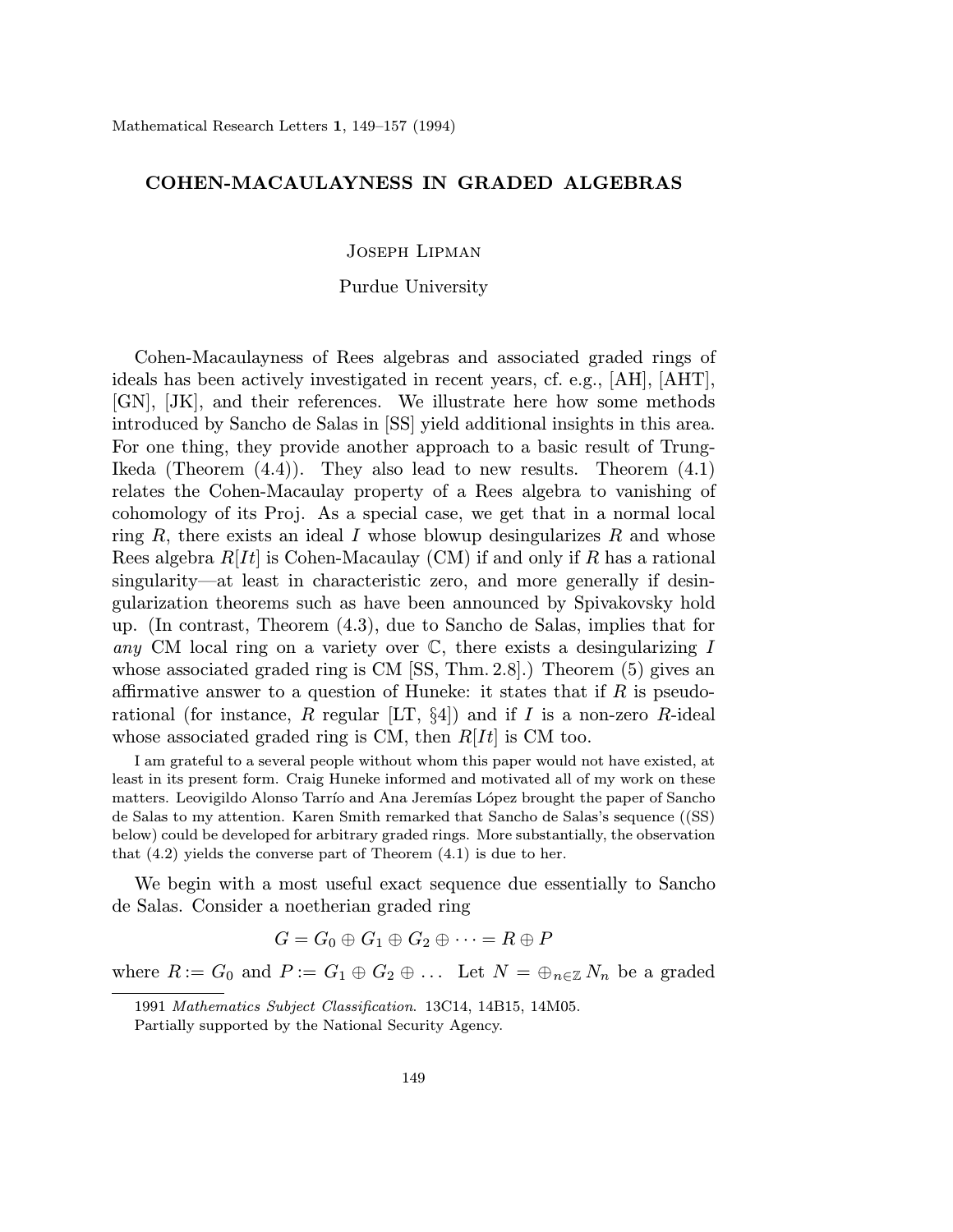G-module and let  $\mathcal{N}_n$   $(n \in \mathbb{Z})$  be the quasi-coherent sheaf on  $X := \text{Proj}(G)$ corresponding to the graded G-module  $N(n)$   $(N(n)_m = N_{n+m}$   $(m \in \mathbb{Z}))$ . For any R-ideal m, and  $E := X \otimes_R (R/\mathfrak{m})$ , there is an exact sequence of graded G-module maps [SS, p.202]:

$$
(\mathrm{SS})
$$

$$
\cdots \to H_{\mathfrak{m}+P}^i(N) \to \underset{n \in \mathbb{Z}}{\oplus} H_{\mathfrak{m}}^i(N_n) \xrightarrow{\oplus \eta_n^i} \underset{n \in \mathbb{Z}}{\oplus} H_E^i(X, \mathcal{N}_n) \to H_{\mathfrak{m}+P}^{i+1}(N) \to \cdots
$$

which we derive here somewhat differently, as follows.

Let  $f := (f_1, \ldots, f_r)$  be a family of homogeneous elements in P such that the ideal  $fG$  contains some power of P. Let  $\mathfrak U$  be the covering of X by its affine open subsets  $Spec(G_{(f_i)})$   $(1 \leq i \leq r)$  where  $G_{(f_i)}$  is the ring consisting of degree 0 elements in the (graded) ring of fractions  $G_{f_i}$ , and let  $C^{\bullet}(\mathfrak{U}, \mathcal{N}_n)$  be the corresponding Cech complex. Standard relations between Cech complexes and localizations (cf. e.g.,  $[HIO, pp. 309-310]$ ) translate into the exact sequence of graded complexes

(\*) 
$$
0 \longrightarrow \oplus \check{C}^{\bullet}(\mathfrak{U}, \mathcal{N}_n)[-1] \longrightarrow C^{\bullet}((\mathbf{f}), N) \longrightarrow \oplus N_n \longrightarrow 0
$$

where  $C^{\bullet}((\mathbf{f}), N)$ , a direct limit of graded Koszul (co)complexes, is identical in degree  $d \geq 1$  with  $\oplus \check{C}^{\bullet}(\mathfrak{U}, \mathcal{N}_n)[-1]$ , the corresponding map in  $(*)$ being multiplication by  $(-1)^d$  (recall that the differentials in  $\check{C}[-1]$  are the negatives of the corresponding differentials in  $\check{C}$ ), and where in degree  $0, C^{0}((f), N) \to \bigoplus N_{n}$  is the identity map. Then (SS) is essentially the graded hyperhomology sequence of the sequence (∗) with respect to the functor  $\Gamma_{\mathfrak{m}} = \Gamma_{\mathfrak{m}G}$  (= elements annihilated by some power of  $\mathfrak{m}$ ).

More explicitly, since the abelian category of graded G-modules has enough injectives [HIO,  $(33.4)$ ], we can resolve  $(*)$  in that category by an exact sequence of injective complexes, then apply  $\Gamma_m$  and take the homology sequence of the resulting short exact sequence of graded complexes. Suppose, e.g., that the first complex in (∗) is quasi-isomorphic to the injective complex  $E^{\bullet}$ . Since  $H^j_{\mathfrak{m}}(E^i) = \bigoplus H^j_{\mathfrak{m}}(E^i_n)$  vanishes for  $j > 0$ , therefore the degree *n* components of the graded injective modules  $E^i$  form a  $\Gamma_m$ -acyclic complex quasi-isomorphic to  $\check{C}_n^{\bullet} := \check{C}^{\bullet}(\mathfrak{U}, \mathcal{N}_n)[-1]$ ; and so the degree n component of the graded hyperhomology of  $\oplus_{n\in\mathbb{Z}} C_n^{\bullet}$  with respect to  $\Gamma_{\mathfrak{m}}$  is just the hyperhomology of  $\check{C}_n^{\bullet}$ , i.e., it is  $H^{\bullet}_E(X, \mathcal{N}_n)$ . In a similar way, using the fact that the homology of  $C^{\bullet}((\mathbf{f}), N)$  is the local cohomology  $H^{\bullet}_P(N)$ [HIO,  $(35.18)$ ], we get the other terms in  $(SS)^{1}$ .

<sup>&</sup>lt;sup>1</sup>In fact, with  $U := \text{Spec}(G) - \text{Spec}(G/P)$ ,  $\tilde{N}$  the  $\mathcal{O}_U$ -module corresponding to N,  $g: U \to X$  the obvious map, and  $\Gamma_+(N) = H^0(U, \tilde{N}) = H^0(X, g_*\tilde{N}) = \bigoplus H^0(X, \mathcal{N}_n),$ (\*) is naturally associated with a canonical triangle  $\mathbf{R}\Gamma_P N \to N \to \mathbf{R}\Gamma_+ N \to \mathbf{R}\Gamma_P N[1]$ in the derived category of graded G-modules; and consequently (SS) does not depend on the choice of f. (We won't need this degree of refinement.)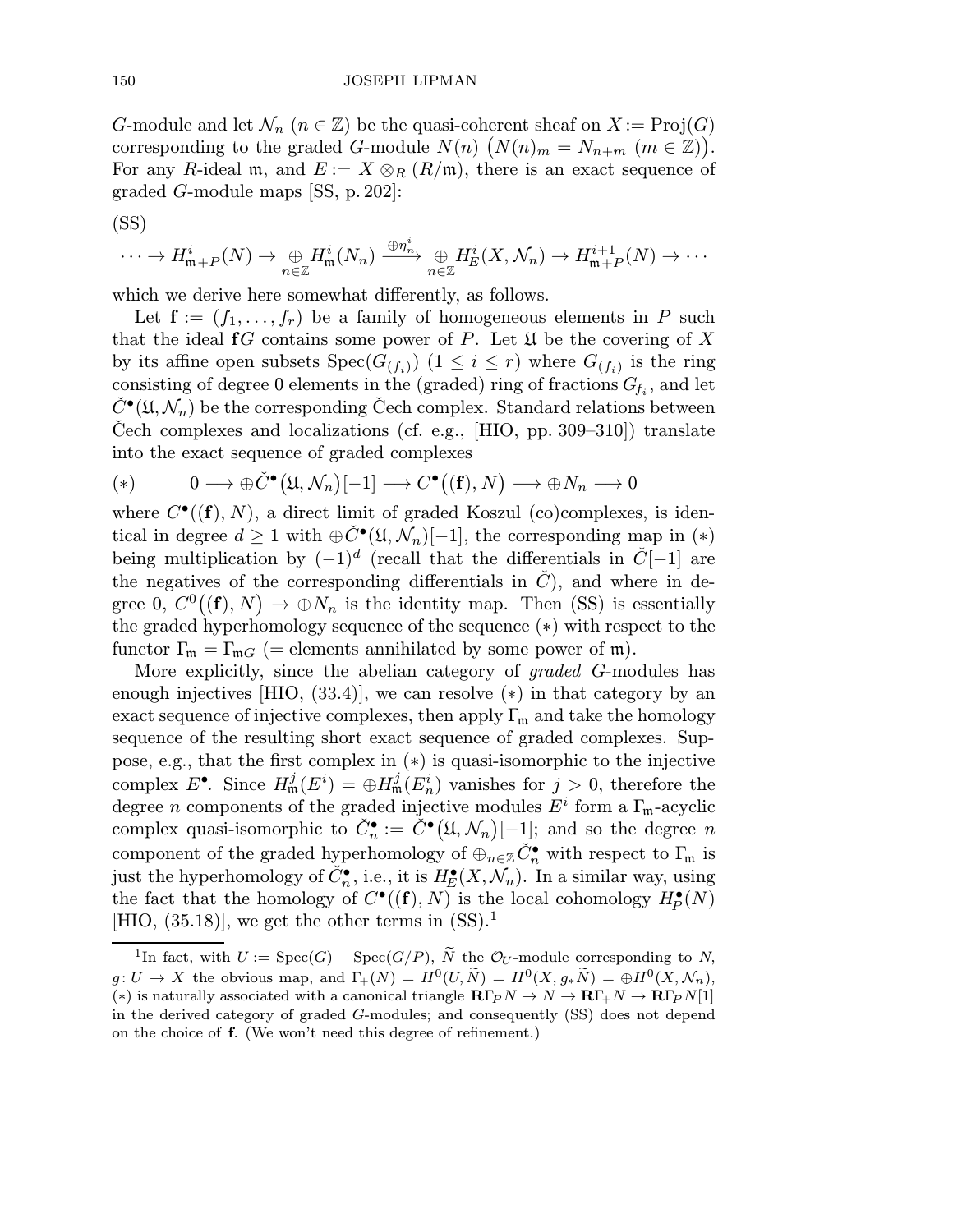**Corollary (1).** For any  $d \geq 0$ , if the natural map  $\alpha_n : N_n \to \Gamma(X, \mathcal{N}_n)$  is an isomorphism and  $H^{i}(X, \mathcal{N}_n) = 0$  for  $0 < i < d$ , then the map  $\eta_n^{i}$  in (SS) is an isomorphism for  $0 \leq i < d$  and injective for  $i = d$ ; and therefore  $(H_{\mathfrak{m}+P}^i(N))_n = 0 \text{ for } 0 \leq i \leq d.$ 

Proof. Working in the derived category of R-modules, we find from the preceding description of (SS) that  $\eta_n^i$  is the homology map associated to the composition

$$
\mathbf{R}\Gamma_{\mathfrak{m}}N_n\xrightarrow{\mathbf{R}\Gamma_{\mathfrak{m}}\alpha_n}\mathbf{R}\Gamma_{\mathfrak{m}}\Gamma\big(X,\mathcal{N}_n\big)\xrightarrow{\mathbf{R}\Gamma_{\mathfrak{m}}\beta_n}\mathbf{R}\Gamma_{\mathfrak{m}}\mathbf{R}\Gamma\big(X,\mathcal{N}_n\big)=\mathbf{R}\Gamma_E\big(X,\mathcal{N}_n\big)
$$

with  $\beta_n: \Gamma(X, \mathcal{N}_n) \to \mathbb{R}\Gamma(X, \mathcal{N}_n)$  the canonical map. The vanishing of  $H^{i}(X, \mathcal{N}_{n})$  for  $0 < i < d$  implies that if V is the vertex of a triangle whose base is  $\beta_n$  then  $H^i(V) = 0$  for  $i < d$ , so that  $H^i(\mathbf{R}\Gamma_m V) = 0$  for  $i < d$ , i.e.,  $H^i(\mathbf{R}\Gamma_{\mathfrak{m}}\beta_n)$  is an isomorphism for  $0 \leq i < d$  and injective for  $i = d$ , whence the conclusion.  $\square$ 

Corollary (2). Assume that the following all hold:

(i)  $N_n = 0$  for all  $n < 0$ , (ii)  $H_E^i(\mathcal{N}_n) = 0$  for all  $n < 0$  and  $i < d$ , (iii)  $\alpha_n \colon N_n \to H^0(X, \mathcal{N}_n)$  is an isomorphism for all  $n \geq 0$ , and (iv)  $H^i(X, \mathcal{N}_n) = 0$  for all  $n \geq 0$  and  $0 < i < d$ . Then  $H_{\mathfrak{m}+P}^i(N) = 0$  for  $0 \leq i \leq d$ .

*Proof.* For  $n < 0$  the map  $\eta_n^i$  in (SS) is an isomorphism when  $i < d$  and injective when  $i = d$ . By (1), the same holds for  $n \geq 0$ . The conclusion follows.  $\square$ 

*Remarks.* Let  $X := \text{Proj}(G) \stackrel{f}{\to} \text{Spec}(R)$  be the natural map. If  $(R, \mathfrak{m})$  is local and has a dualizing complex  $\mathcal{R}^{\bullet}$ , normalized so that  $\mathrm{Ext}^0(R/\mathfrak{m}, \mathcal{R}^{\bullet}) \neq 0$ , and if  $\widetilde{\mathcal{R}}^{\bullet}$  is the corresponding quasi-coherent complex on  $\text{Spec}(R)$ , then  $\mathcal{R}_X^{\bullet} := f^! \widetilde{\mathcal{R}}^{\bullet}$  is a dualizing complex on X (cf. [RD, p. 299]). Moreover, if  $X$  is locally Cohen-Macaulay with all components of the same dimension  $\delta$ , then  $\mathcal{R}_X^{\bullet}$  is isomorphic to  $\omega_X[\delta]$  for some coherent  $\mathcal{O}_X$ -module  $\omega_X$ , called *canonical*;<sup>2</sup> and with I an injective hull of  $R/\mathfrak{m}$ , there is a duality isomorphism for coherent  $\mathcal{O}_X$ -modules  $\mathcal{M}$ :

$$
H_E^i(\mathcal{M}) \xrightarrow{\sim} \text{Hom}_R\big(\text{Ext}_X^{\delta-i}(\mathcal{M}, \omega_X), I\big)
$$

(cf. [L2, p. 188]). Hence if  $\mathcal{N}_n$  is an invertible  $\mathcal{O}_X$ -module for all  $n < 0$ ,

<sup>&</sup>lt;sup>2</sup>By local duality [RD, p. 280, Cor. 6.5],  $H^i_{\mathfrak{m}}(\mathcal{O}_{X,x})=0 \implies H^{-i}(\mathcal{R}^{\bullet}_{X,x})=0 \ (x \in X)$ .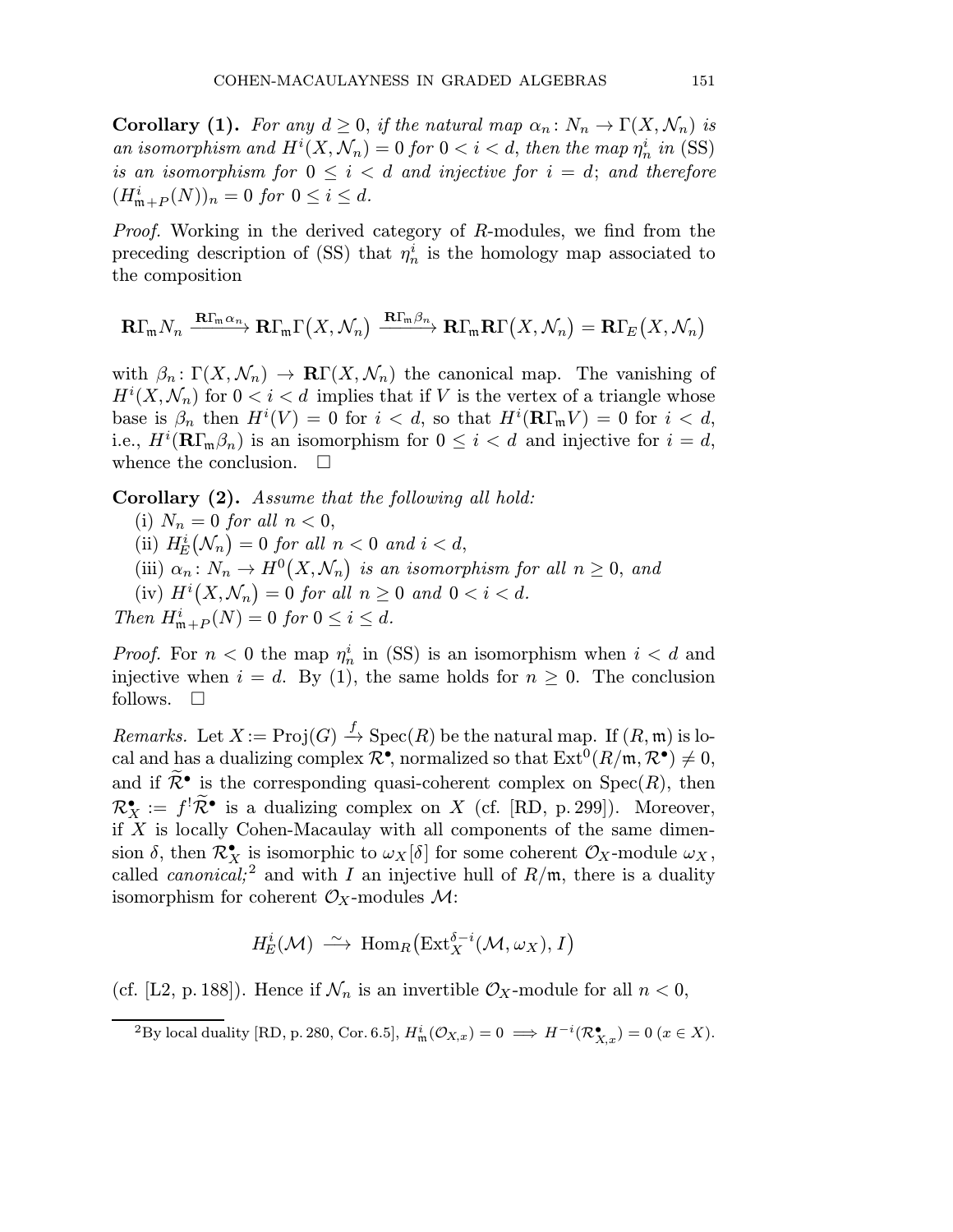then condition (ii) in  $(2)$  is equivalent to

(ii)':  $H^{i}(X, (\mathcal{N}_{-n})^{-1} \otimes \omega_{X}) = 0$  for all  $n > 0$  and  $i > \delta - d$ .

If N is invertible, then there exists an integer  $k > 0$  such that (ii)', (iii) and (iv) will be satisfied for  $n > 0$  if we replace G by  $G^{(ke)} := \bigoplus_{m \in \mathbb{Z}} G_{mke}$ and N by  $N^{(ke)}$  for any  $e \gg 0$  [EGAII, (2.5.16)], [EGAIII, (2.2.2), (2.3.1)]. (Such replacements don't change X or N. For k such that  $G^{(k)} = R[G_k],$  $\mathcal{O}_X(k)$  is an ample invertible  $O_X$ -module and  $(\mathcal{N}_{-nke}) = \mathcal{N} \otimes \mathcal{O}_X(k)^{\otimes -ne}$ .

EXAMPLE (3). Let R be a two-dimensional pseudo-rational local ring  $|LT$ , p. 103, Example (a). Let  $I \neq (0)$  be an integrally closed R-ideal, let t be an indeterminate, and let  $G := R[It] = : N$ . Then condition  $(2)(i)$  is obvious. Since all the powers  $I^n$   $(n > 0)$  are integrally closed [L1, (7.1)], therefore  $X := \text{Proj}(G)$  is normal and (iii) is satisfied. Also, with  $d = 2$ , (ii) holds by [L2, p.177, (2.4)], and (iv) by [L1, (12.1)(ii)]. Hence  $H_{\mathfrak{m}+P}^i(N)=0$ for  $i = 0, 1$ , and so (by e.g., [HIO, (11.11)]) R[It] is Cohen-Macaulay. This result was obtained differently in [GN, Prop.(8.5)], the converse part of which is contained in (4.1) below.

EXAMPLE  $(4)$ . Let  $(R, \mathfrak{m})$  be a *d*-dimensional noetherian local ring, with a filtration **F**:  $R = F_0 \supset F_1 \supset F_2 \supset \ldots$ , i.e., a sequence of R-ideals such that  $F_iF_j\subset F_{i+j}$  for all i, j. The graded ring

$$
R_{\mathbf{F}} := R \oplus F_1 t \oplus F_2 t^2 \oplus \dots \qquad (t \text{ indeterminate})
$$

is known as the *Rees algebra* of **F**. We assume **F** to be such that  $R_F$  is noetherian, of dimension  $d+1$ , i.e., [GN,  $(2.1)$ ,  $(2.2)$ ]:

(i) There is an integer  $k > 0$  such that  $F_{nk} = (F_k)^n$  for all  $n > 0$ , and

(ii) R has a prime ideal  $p \not\supseteq F_1$  such that dim  $R/p = d$ .

If conditions (i) and (ii) hold for  $\bf{F}$ , and if  $e > 0$ , then (i) and (ii) hold for  $\mathbf{F}^{(e)}$ :  $R = F_0 \supset F_e \supset F_{2e} \supset \dots$ 

For example, **F** could consist of the powers  $I^n$   $(n \geq 0)$  of an ideal I; or of the integral closures  $\overline{I^n}$ .

In the foregoing, take  $G := R_{\mathbf{F}} =: N$  and  $X := \text{Proj}(R_{\mathbf{F}}) = \text{Proj}(R_{\mathbf{F}^{(e)}})$ . If  $F_1$  contains a regular element of R, and if K is the total ring of fractions of  $R$ , then

$$
R \subset H^0(X, \mathcal{O}_X) = \bigcup_{n>0} \{ x \in K \mid xF_{nk} \subset F_{nk} \} \qquad (k \text{ as in (i))},
$$

with equality when  $R$  is normal.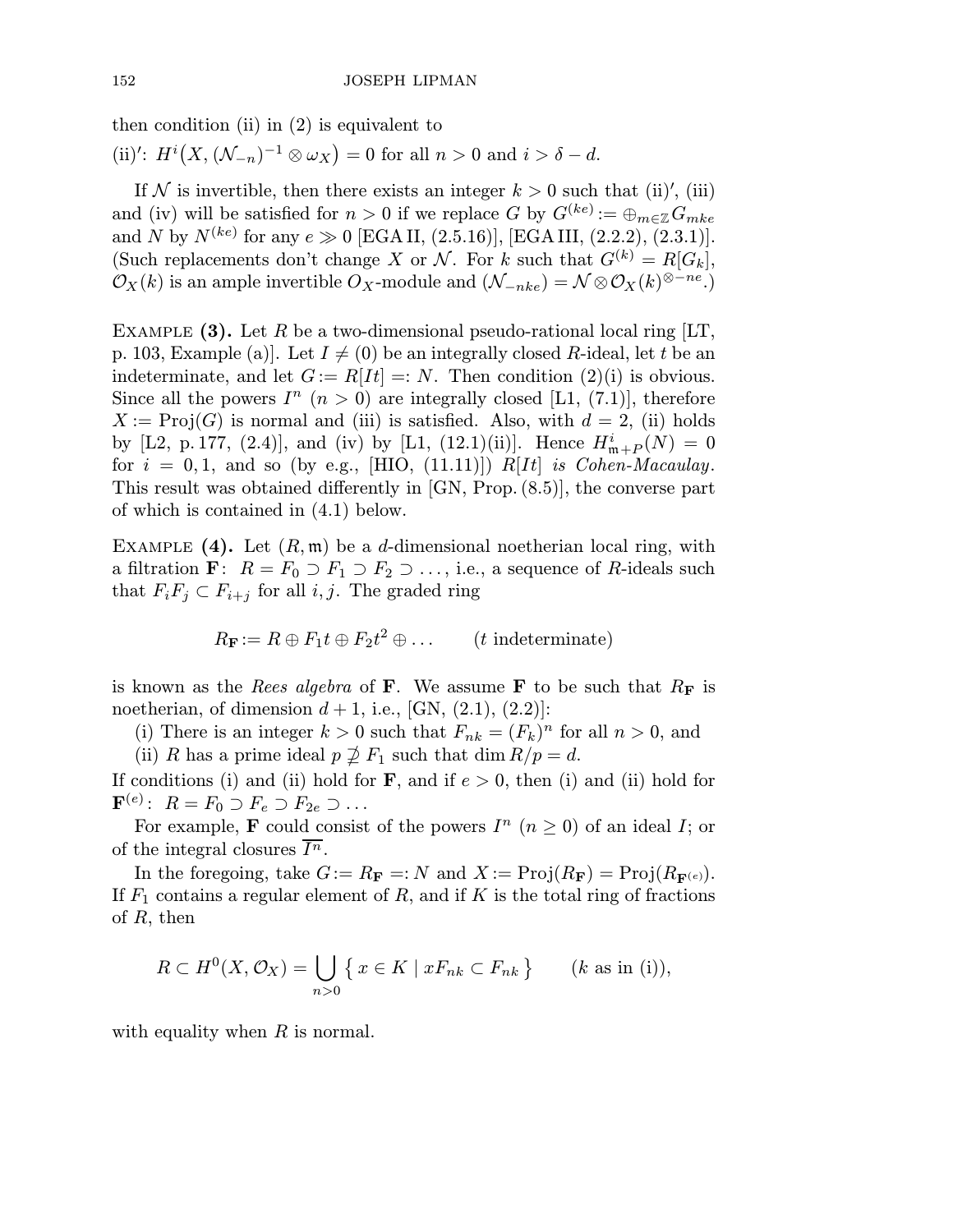**Theorem (4.1).** In the preceding situation, suppose that  $X$  is Cohen-Macaulay (CM for short), and that the canonical map  $R \to \mathbf{R}\Gamma(\mathcal{O}_X)$  is an isomorphism (i.e.,  $H^0(X, \mathcal{O}_X) = R$  and  $H^i(X, \mathcal{O}_X) = 0$  for all  $i > 0$ ). Then for some  $e > 0$ , the Rees algebra  $R_{\mathbf{F}(e)}$  is CM (and is generated by its forms of degree one).

Conversely, if  $R_F$  is CM then X is CM and  $R \rightharpoonup \mathbb{R}\Gamma(\mathcal{O}_X)$ .

*Proof.* With  $G = N = R_{\mathbf{F}^{(e)}}$ , condition (i) of (2) holds, (iii) and (iv) hold for  $n = 0$  by hypothesis, and as above, for  $n > 0$ , (ii)', (iii) and (iv) hold for some  $e \gg 0$  such that  $R_{\mathbf{F}^{(e)}} \cong R[F_e t^e];$  hence  $H^i_{\mathfrak{m}+P^{(e)}}(R_{\mathbf{F}^{(e)}}) = 0$ for all  $i \leq d$ , and so  $R_{\mathbf{F}^{(e)}}$  is CM (cf. [MR] or [HR, Prop. 4.10] or [HIO,  $(11.11)$ .

If  $R_F$  is CM, then so is X [HIO, (12.19)]. Also, (SS) (and its derivation) shows that CM-ness of  $R_{\bf F}$ , i.e., vanishing of  $H^i_{\mathfrak{m}+P^{(e)}}(R_{\bf F^{(e)}})$  for  $i \leq d$ , implies that the homology maps  $\eta_0^i$   $(i \geq 0)$  associated to the composition (4.1.1)

$$
\mathbf{R}\Gamma_{\mathfrak{m}}R\xrightarrow{\alpha_{0}}\mathbf{R}\Gamma_{\mathfrak{m}}\Gamma\big(X,\mathcal{O}_{X}\big)\xrightarrow{\mathbf{R}\Gamma_{\mathfrak{m}}\beta_{0}}\mathbf{R}\Gamma_{\mathfrak{m}}\mathbf{R}\Gamma\big(X,\mathcal{O}_{X}\big)=\mathbf{R}\Gamma_{E}\big(X,\mathcal{O}_{X}\big)
$$

are isomorphisms for  $i < d$  and injective for  $i = d$ . In fact since  $\eta_0^d$  is surjective ([LT, p. 103, remark (b)], and note that  $H_{\mathfrak{m}}^d(R) \to H_{\mathfrak{m}}^d(H^0(X, \mathcal{O}_X))$ is surjective), it too is an isomorphism. In other words, the composed map (4.1.1) is an isomorphism. Thus the second assertion follows from the next Lemma, which generalizes [K, p. 50].

**Lemma (4.2).** Let  $(R, \mathfrak{m})$  be a noetherian local ring, let  $f: X \to \text{Spec}(R)$ be a proper map, and set  $E := f^{-1}\{\mathfrak{m}\}\$ . Then the following are equivalent:

(i) The canonical map  $R \to \mathbf{R}\Gamma(X, \mathcal{O}_X)$  is an iso(morphism).

(ii) The canonical map  $\mathbf{R}\Gamma_m(R) \to \mathbf{R}\Gamma_m\mathbf{R}\Gamma(\mathcal{O}_X) = \mathbf{R}\Gamma_E(X, \mathcal{O}_X)$  is an iso.

Moreover, if R has a dualizing complex  $\mathcal{R}^{\bullet}$ , giving rise to dualizing complexes  $\mathcal{R}^{\bullet}$  on  $\text{Spec}(R)$  and  $\mathcal{R}^{\bullet}_X := f^! \mathcal{R}^{\bullet}$  on X, then these two conditions are equivalent to:

(iii) The canonical map  $\mathbf{R}\Gamma(X,\mathcal{R}_X^{\bullet}) \to \mathcal{R}^{\bullet}$  is an iso.

*Proof.* (Sketch.) (i)  $\Rightarrow$  (ii) is obvious; and to prove (ii)  $\Rightarrow$  (i), we may replace R by its completion, so we may assume that  $\mathcal{R}^{\bullet}$  exists.

(ii)  $\Leftrightarrow$  (iii): Using local-global duality [L2, p. 188], one checks that the functor  $\text{Hom}_R(-, I)$  (I = injective hull of  $R/\mathfrak{m}$ ) takes the map in (iii) to the map in (ii). If the latter is an iso, then so is the former, since that is determined by the induced homology maps, and the homology of  $\mathbf{R}\Gamma(X,\mathcal{R}_{X}^{\bullet})$  and of  $\mathcal{R}^{\bullet}$  is finitely generated.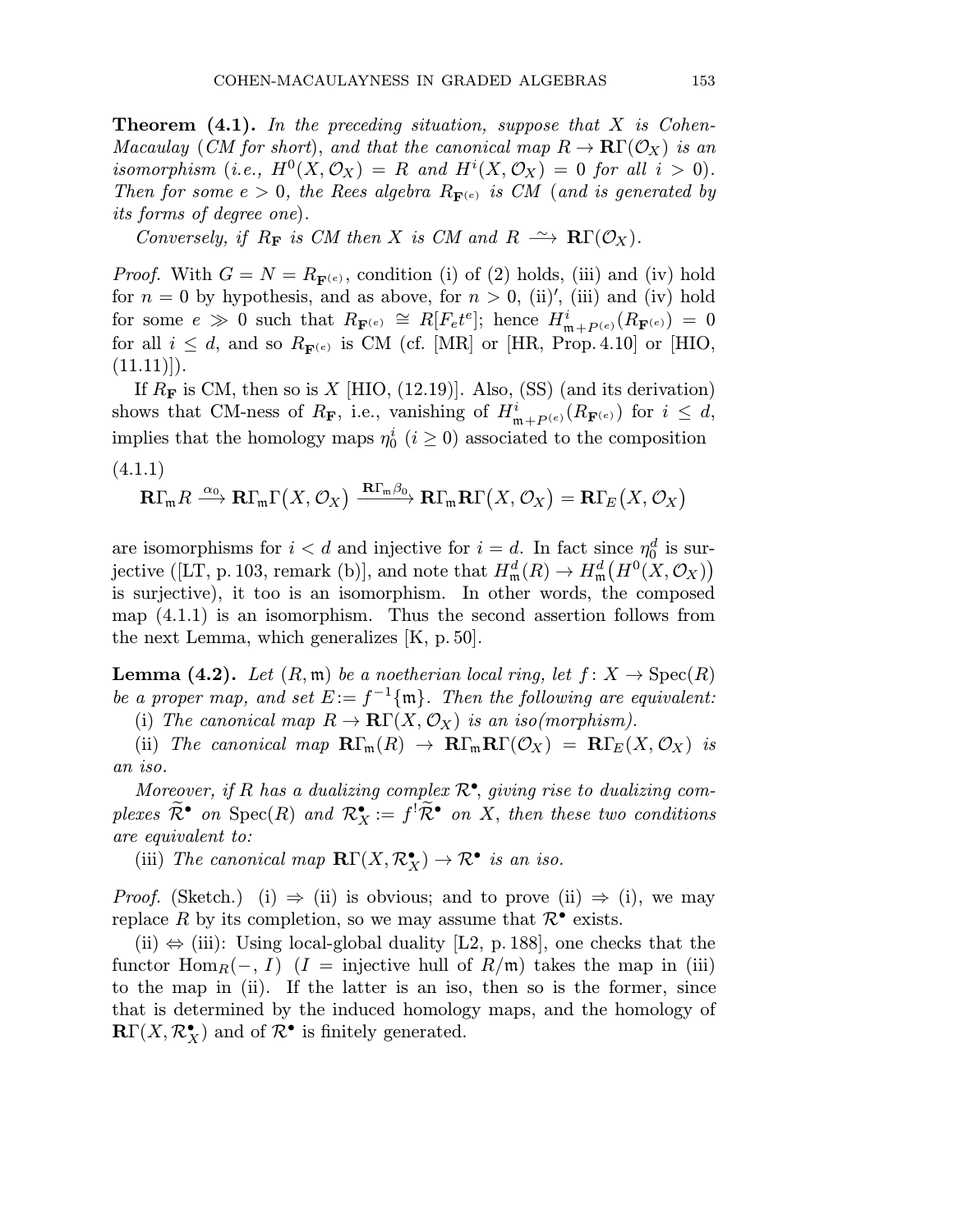$(iii) \Leftrightarrow (i)$ : Global duality [RD, p. 379] implies that the derived-category maps (i) and (iii) correspond via the dualizing functor  $\mathbf{R}\text{Hom}_{R}(-, \mathcal{R}^{\bullet}). \square$ 

The next result is due to Sancho de Salas [SS]. His proof, though given in a less general context, applies here too mutatis mutandis.<sup>3</sup>

**Theorem (4.3).** With notation as above, if the ring  $G_{\mathbf{F}} := \bigoplus_{n>0} F_n/F_{n+1}$ is CM then X and R are CM, and  $H_E^i(X, \mathcal{O}_X) = 0$  for all  $i < d := \dim R$ .

Conversely, if X and R are CM, and  $H_E^i(X, \mathcal{O}_X)=0$  for all  $i < d$ , then for some  $e > 0$ ,  $G_{\mathbf{F}^{(e)}}$  is CM.

Remark. If R has a dualizing complex  $\mathcal{R}^{\bullet}$  and  $\omega_X := H^{-d} \mathcal{R}^{\bullet}_X$  (cf. (4.2)) then by duality,  $H_E^i(X, \mathcal{O}_X) = 0$  for all  $i < d := \dim R$  iff  $H^i(X, \omega_X) = 0$ for all  $i > 0$ .

The methods of Sancho de Salas's proof of (4.3) can readily be adapted to prove the following basic result of Goto-Nishida and Viêt, (first proved by Trung-Ikeda for filtrations by powers of an ideal) [GN, Thm. (1.1)].

**Theorem (4.4).** The following are equivalent:

(i)  $R_{\mathbf{F}}$  is CM.

(ii) If  $i < d$  and  $n \neq -1$  or if  $i = d$  and  $n \geq 0$ , then  $H_{\mathfrak{m}+P}^i(G_F)_n = 0$ .

When these conditions hold, there is for each  $i \neq d$  a natural isomor $phism$   $H^i_{\mathfrak{m}}(R) \longrightarrow H^i_{\mathfrak{m}+P}(G_{\mathbf{F}})$ .

Here is a sketch of an argument. Keeping in mind that the natural  $\mathrm{composition }\ H^d_\mathfrak{m}(F_n)\to H^d_\mathfrak{m}\bigl(H^0(X,\mathcal{O}_X(n))\bigr)\to H^d_E(X,\mathcal{O}_X(n)) \text{ is surjective}$ (cf.  $[LT, p.103, remark (b)]$ ), we see that (i) is equivalent to:

- (a) for  $n \geq 0$  the map  $\eta_n^i$  in (SS) (with  $G = R_F$ ) is bijective for  $i \leq d$ , and
- (b) for  $n < 0$  and  $i < d$ ,  $H_E^i(\mathcal{O}_X(n)) = 0$ ;

while (ii) is equivalent to:

- (a)' for  $n \geq 0$  the map  $\eta_n^i$  in (SS) (with  $G = G_F$ ) is bijective for  $i < d$ and injective for  $i = d$ , and
- (b)' for  $n < -1$  and  $i < d 1$ ,  $H_E^i(\mathcal{O}_{\overline{X}}(n)) = 0$   $(\overline{X}) = \text{Proj}(G_F)$ .

Recalling that  $\eta_{ke}^i$  is an isomorphism for some  $k > 0$  and all  $e \gg 0$  (cf. (1) and remarks following (2)), one gets (a)  $\Leftrightarrow$  (a)' via descending induction and

<sup>&</sup>lt;sup>3</sup>To see that CM-ness of  $G_F$  implies that of R, deduce from (SS) that  $G_{\mathbf{F}(e)}$  is CM for all  $e > 0$ ; and then since for some e,  $G_{\mathbf{F}(e)}$  is generated by its one-forms, [HIO,  $(11.16)$ ] applies.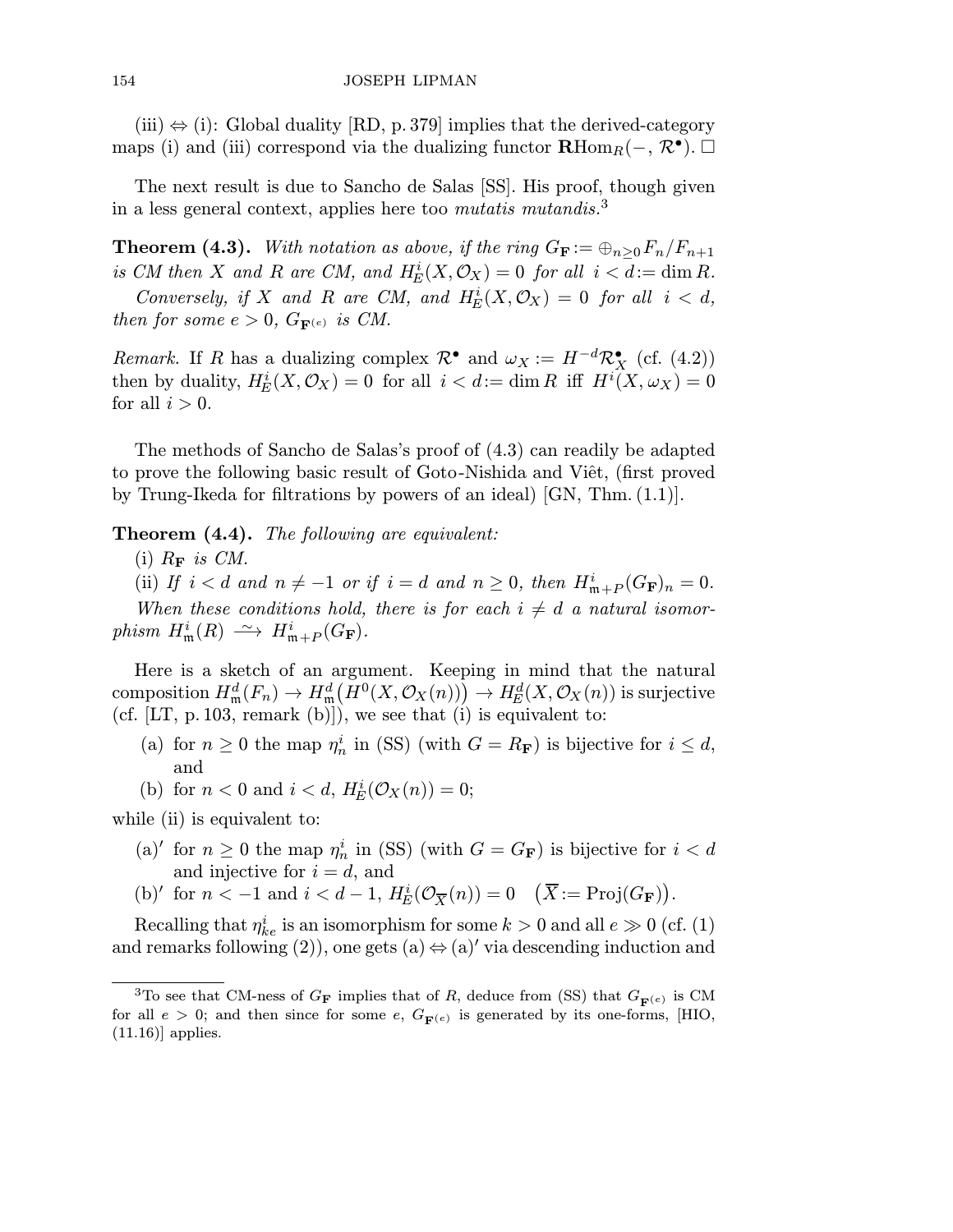by chasing around the natural commutative diagram (with exact rows)

$$
\rightarrow H_{\mathfrak{m}}^{i}(F_{n+1}) \rightarrow H_{\mathfrak{m}}^{i}(F_{n}) \rightarrow H_{\mathfrak{m}}^{i}(F_{n}/F_{n+1}) \rightarrow H_{\mathfrak{m}}^{i+1}(F_{n+1}) \rightarrow
$$
  
\n
$$
\begin{array}{c}\n\eta \bigcup_{\mathfrak{m}} \eta \bigcup_{\mathfrak{m}} \eta \bigcup_{\mathfrak{m}} \eta \bigcup_{\mathfrak{m}} \eta \bigcup_{\mathfrak{m}} \eta \bigcup_{\mathfrak{m}} \eta \bigcup_{\mathfrak{m}} \eta \bigcup_{\mathfrak{m}} \eta \bigcup_{\mathfrak{m}} \eta \bigcup_{\mathfrak{m}} \eta \bigcup_{\mathfrak{m}} \eta \bigcup_{\mathfrak{m}} \eta \bigcup_{\mathfrak{m}} \eta \bigcup_{\mathfrak{m}} \eta \bigcup_{\mathfrak{m}} \eta \bigcup_{\mathfrak{m}} \eta \bigcup_{\mathfrak{m}} \eta \bigcup_{\mathfrak{m}} \eta \bigcup_{\mathfrak{m}} \eta \bigcup_{\mathfrak{m}} \eta \bigcup_{\mathfrak{m}} \eta \bigcup_{\mathfrak{m}} \eta \bigcup_{\mathfrak{m}} \eta \bigcup_{\mathfrak{m}} \eta \bigcup_{\mathfrak{m}} \eta \bigcup_{\mathfrak{m}} \eta \bigcup_{\mathfrak{m}} \eta \bigcup_{\mathfrak{m}} \eta \bigcup_{\mathfrak{m}} \eta \bigcup_{\mathfrak{m}} \eta \bigcup_{\mathfrak{m}} \eta \bigcup_{\mathfrak{m}} \eta \bigcup_{\mathfrak{m}} \eta \bigcup_{\mathfrak{m}} \eta \bigcup_{\mathfrak{m}} \eta \bigcup_{\mathfrak{m}} \eta \bigcap_{\mathfrak{m}} \eta \bigcap_{\mathfrak{m}} \eta \bigcap_{\mathfrak{m}} \eta \bigcap_{\mathfrak{m}} \eta \bigcap_{\mathfrak{m}} \eta \bigcap_{\mathfrak{m}} \eta \bigcap_{\mathfrak{m}} \eta \bigcap_{\mathfrak{m}} \eta \bigcap_{\mathfrak{m}} \eta \bigcap_{\mathfrak{m}} \eta \bigcap_{\mathfrak{m}} \eta \bigcap_{\mathfrak{m}} \eta \bigcap_{\mathfrak{m}} \eta \bigcap_{\mathfrak{m}} \eta \bigcap
$$

Recalling similarly that  $H_E^i(\mathcal{O}_X(-ke)) = 0$  for some  $k > 0$  and all  $e \gg 0$ , one gets  $(b) \Leftrightarrow (b)'$  from the second row of the diagram.

The rest is left to the reader.

The next theorem answers a question of Huneke. A local ring  $(R, \mathfrak{m})$  of dim. d is pseudo-rational if R is normal and CM, R is reduced, and for any  $X := \text{Proj}(R_{\mathbf{F}})$  and E as above, the natural map  $\delta_X : H^d_{\mathfrak{m}}(R) \to H^d_E(X, \mathcal{O}_X)$ is injective (hence bijective) [LT,  $\S2$ ]. (In loc. cit., X is restricted to be normal; but if  $\pi: Z \to X$  is the normalization of an arbitrary X, then  $\delta_Z$  factors as

$$
H_{\mathfrak{m}}^{d}(R) \xrightarrow{\delta_{X}} H_{E}^{d}(X, \mathcal{O}_{X}) \xrightarrow{\text{natural}} H_{E}^{d}(X, \pi_{*} \mathcal{O}_{Z}) = H_{\pi^{-1}E}^{d}(Z, \mathcal{O}_{Z})
$$

and so  $\delta_Z$  injective  $\Rightarrow \delta_X$  injective.) If a d-dimensional CM local ring R has a dualizing complex  $\mathcal{R}^{\bullet}$ —i.e., R has a canonical module  $\omega_R$  and  $\mathcal{R}^{\bullet}$  is isomorphic to the complex  $\omega_R[d]$ —then  $\delta_X$  is dual to the natural inclusion  $\tau_X: H^{-d}(X, \mathcal{R}_X^{\bullet}) \hookrightarrow \omega_R$ ; so R is pseudo-rational iff  $\tau_X$  is an isomorphism, and consequently if R is pseudo-rational then the localization  $R_p$  at any prime ideal  $p \subset R$  is pseudo-rational too.

Let **F** consist of the powers  $I^n$  of an R-ideal I, and set  $R_I := R_F = R[It]$ ,  $G_I := G_{\mathbf{F}} = \bigoplus_{n \geq 0} I^n / I^{n+1}$ . Let  $\overline{X} := \text{Proj}(G_I) \stackrel{f}{\to} Y := \text{Spec}(R/I)$  be the natural map. For any prime  $p \supset I$ ,  $\ell_p(I) := 1+\dim f^{-1}{p/I}$  is the analytic spread of  $IR_p$ .

**Theorem (5).** With preceding notation, assume that  $\dim R/I < d$  and that the localization  $R_p$  is pseudo-rational for every prime ideal  $p \supset I$  in R such that  $\ell_p(I) = \dim R_p = d - \dim R/p$ . If  $G_I$  is CM then  $R_I$  is CM.

*Remark.* When R itself is pseudo-rational it follows from  $(4.1)$ – $(4.3)$  that if  $G_I$  is CM then  $R_{I^e}$  is CM for some  $e > 0$ . After seeing a preprint of this paper, S. Goto observed that together with (4.4) above, arguments such as are used in proving  $|GN$ , Lemma  $(3.4)|$  get us from e down to 1—even for arbitrary  $\bf{F}$  as in (4).

*Proof.* We may assume  $d > 1$ . By (4.4), it's enough that  $H_{\mathfrak{m}+P}^d(G_I)_n = 0$ for all  $n \geq 0$ . Since  $\dim R/I < d$ , therefore  $H_{\mathfrak{m}}^d(I^n/I^{n+1}) = 0$ , so by (SS) it suffices that the natural map  $H_{\mathfrak{m}}^{d-1}(I^n/I^{n+1}) \to H_E^{d-1}(\overline{X}, \mathcal{O}_{\overline{X}}(n))$  be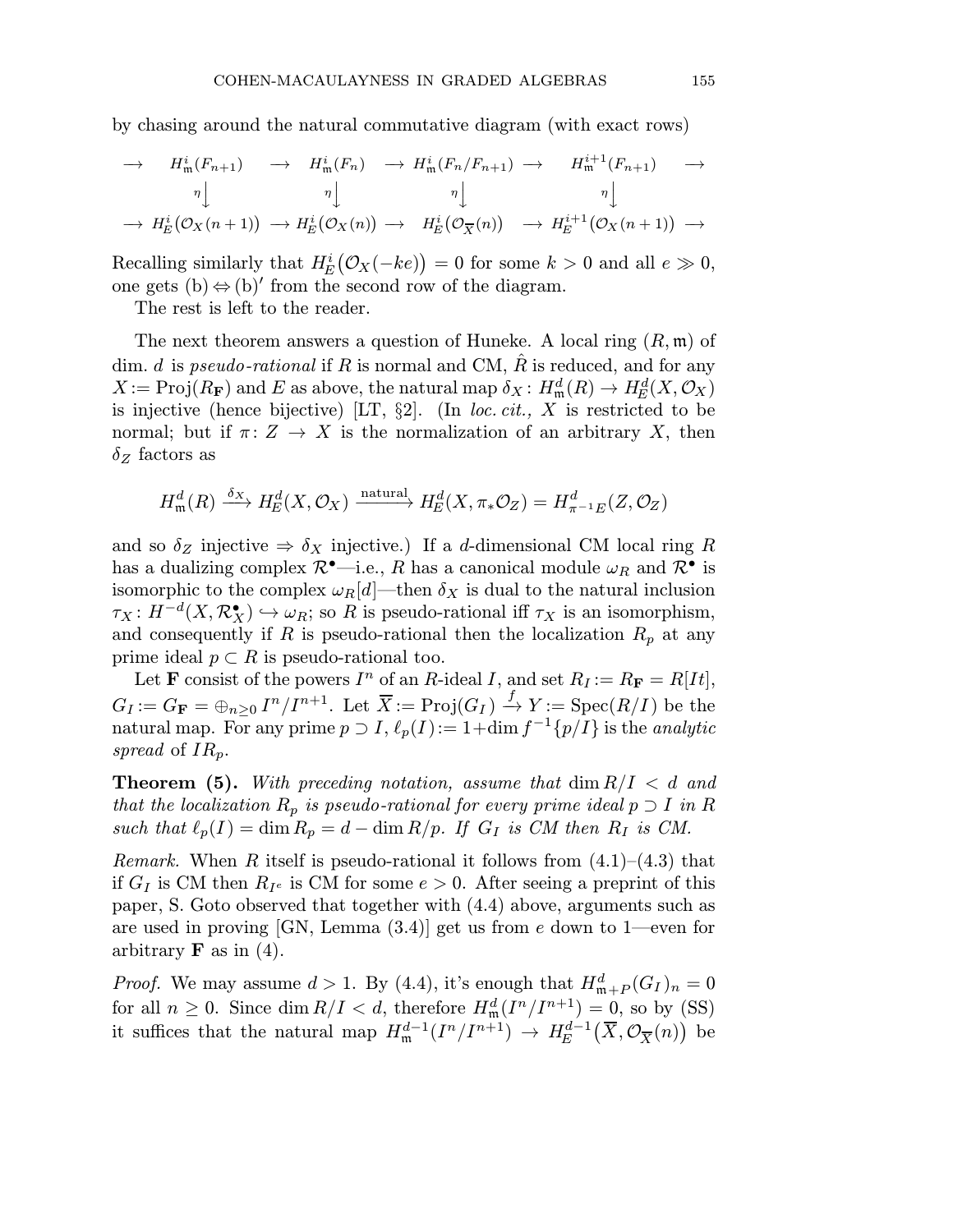surjective for all  $n \geq 0$ . A simple spectral sequence argument yields this if for all  $e > 0$ ,

(5.1) 
$$
H_{\mathfrak{m}}^{d-1-e}\left(H^{e}(\overline{X},\mathcal{O}_{\overline{X}}(n))\right)=0;
$$

and (5.1) holds if the support of  $R^e f_* \mathcal{O}_{\overline{X}}(n)$  has dimension  $\lt d - 1 - e$ .

Since  $G_I$  is CM, therefore R is CM [HIO, (11.16)], hence universally catenary [EGAIV, (6.3.7)]. We have dim  $f^{-1}{y} \ge e$  for any point y in the support of  $R^e f_* \mathcal{O}_{\overline{X}}(n)$  [EGAIII, (4.2.2)]. So if  $p/I \in \text{Spec}(R/I)$  is a maximal such point, and if Y is an irreducible component of  $f^{-1}(\text{Spec}(R/p))$ containing an  $(\ell_p(I) - 1)$ -dimensional component of  $f^{-1}{p/I}$ , then

$$
d-1 = \dim \overline{X} \ge \dim Y = \dim(R/p) + \ell_p(I) - 1 \ge \dim(R/p) + e,
$$

the second equality being given by  $[EGA IV, (5.6.6)]$ ; and hence  $(5.1)$  holds unless for some such  $p$  there is equality throughout, i.e.,

(5.2) 
$$
\ell_p(I) = e + 1 = d - \dim R/p.
$$

We can finish by showing that (5.2) implies  $H^e(\overline{X}, \mathcal{O}_{\overline{X}}(n))_p = 0$  in other words,  $p \notin \text{Supp}\left( R^e f_* \mathcal{O}_{\overline{X}}(n) \right)$ —so that (5.2) cannot hold for any p. It's clear that  $\ell_p(I) \leq \dim R_p \leq d - \dim R/p$ , so (5.2) entails  $\ell_p(I) = \dim R_p$ , and then by assumption,  $R_p$  is pseudo-rational. Changing notation, we have reduced to showing that if  $R$  is pseudo-rational, of dimension d, then  $H^{d-1}(\overline{X}, \mathcal{O}_{\overline{X}}(n)) = 0$ .

Since the fibers of  $X := \text{Proj}(R_I) \to \text{Spec}(R)$  have dimension  $\lt d$ , so that  $H^d(X, -)$  vanishes on coherent  $\mathcal{O}_X$ -modules, and since  $\mathcal{O}_{\overline{X}}(n)$  is a homomorphic image of  $\mathcal{O}_X^N$  for some  $N > 0$ , it's enough to show that  $H^{d-1}(X,\mathcal{O}_X) = 0$ . This can be done, upon completing R, via (4.3) and (i)⇔(iii) in (4.2). Here's a simpler way. With  $U := \text{Spec}(R) - \{\mathfrak{m}\}\$ and  $V := X - E$ , consider the standard exact sequence

$$
\cdots \to H_E^i(\mathcal{O}_X) \to H^i(X, \mathcal{O}_X) \to H^i(V, \mathcal{O}_V) \xrightarrow{\lambda^i} H_E^{i+1}(\mathcal{O}_X) \to \cdots
$$

By (4.3),  $H_E^{d-1}(\mathcal{O}_X) = 0$ , so we just need  $\lambda^{d-1}$  to be injective. But  $\delta_X$ factors naturally as

$$
H_{\mathfrak{m}}^{d}(R) = H^{d-1}(U, \mathcal{O}_{U}) \xrightarrow{\mu} H^{d-1}(V, \mathcal{O}_{V}) \xrightarrow{\lambda^{d-1}} H_{E}^{d}(X, \mathcal{O}_{X})
$$

with  $\mu$  surjective since the fibers of  $V \to U$  have dimension  $\lt d-1 = \dim U$ (cf. again [LT, p. 103, remark (b)]); and since  $\delta_X$  is injective, so is  $\lambda^{d-1}$ .  $\Box$